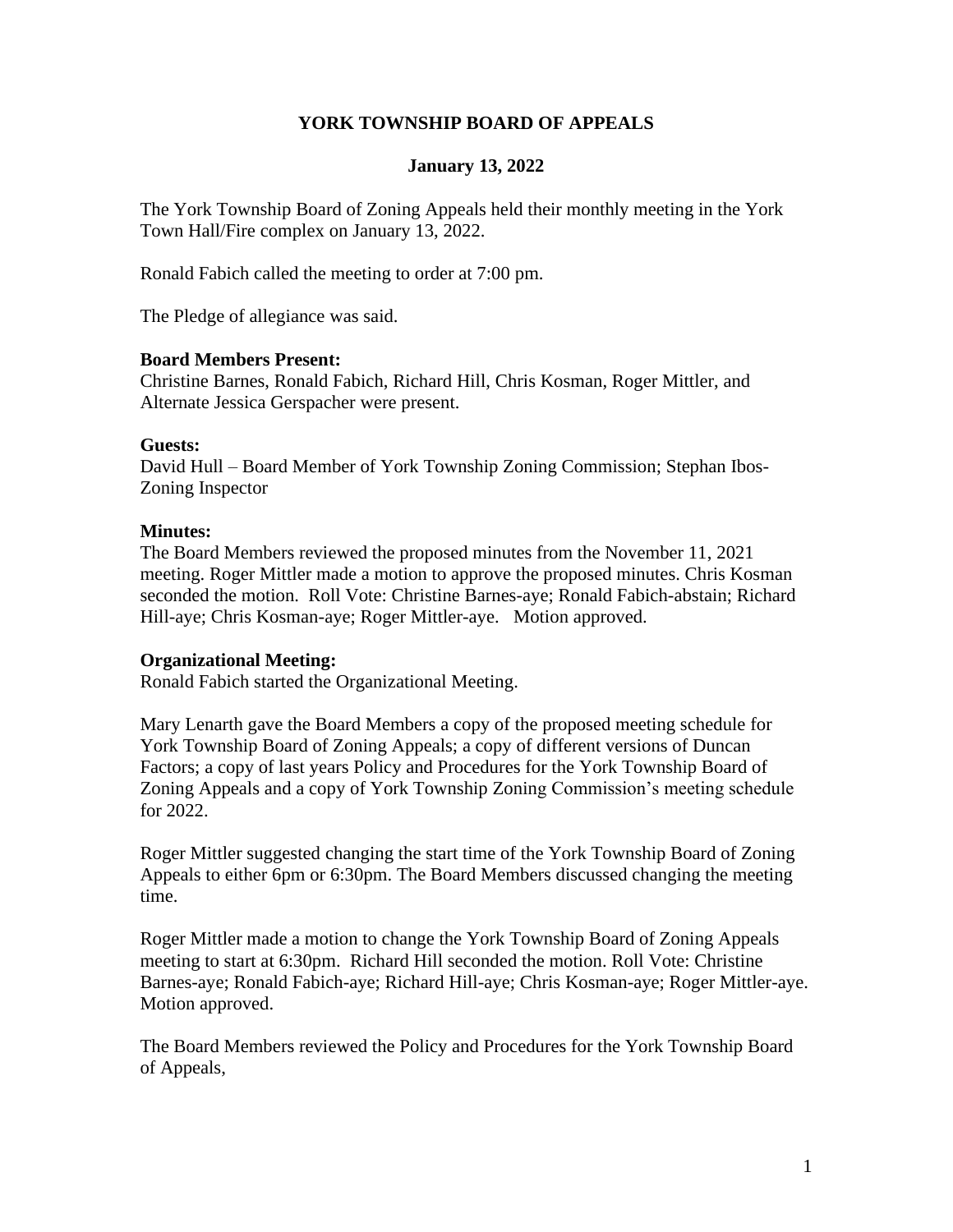After reviewing the Policy and Procedures the Board Members made the following changes:

Changing meeting times to *6:30pm*

**A. Regular Meetings:** Regular meetings of the Board of Appeals will be held the second Thursday of each month at *6:30 p.m*. unless other wise provided. All meetings will be held at the York Township Hall/Fire Station Complex, located at 6609 Norwalk Road.

Changing minutes to be provided by *email* to the Board

# **D. Secretary:**

**1)** Minutes of previous meeting shall be provided by *email* to the Board. The Board packet will be mailed one week in advance of regular meeting

Adding the last sentence to **F. Opening Meeting Comments: 3)**

## **F. Opening Meeting Comments:**

**3)** People wishing to testify before the Board must be sworn in; give their name and current address. They must speak either from the table in front of the Board or from the podium. Testimony will be limited to three (3) minutes per person. *The Chairperson will notify the public at the start of the meeting their testimony will be limited to three (3) minutes per person.*

Changing - from our own BZA to - *other Zoning or BZA meetings.*

# **G. Board:**

**1)** Board of Zoning appeals members are required to attend at least one updated training each year when available through the Prosecutors Office, Medina County Planning Services, *other Zoning or BZA meetings.* Per Resolution by Township Trustees.

Changing adding the last sentence to **G. Board** - *The minutes of the Board of Zoning Appeals are to be approved on their next regular scheduled meeting unless there has been an appeal.*

**7)** The minutes of the Board of Zoning Appeals are not final until they have been approved by the Board with a roll call vote and can be amended before the Board's roll call vote. *The minutes of the Board of Zoning Appeals are to be approved on their next regular scheduled meeting unless there has been an appeal.*

Omitting the last sentence of **G. Board – 8)** BZA board members should notify the Chairperson, Vice Chairperson or the Township Office if they are unable to attend the meeting *so the Alternate can be contacted and seated in their place.*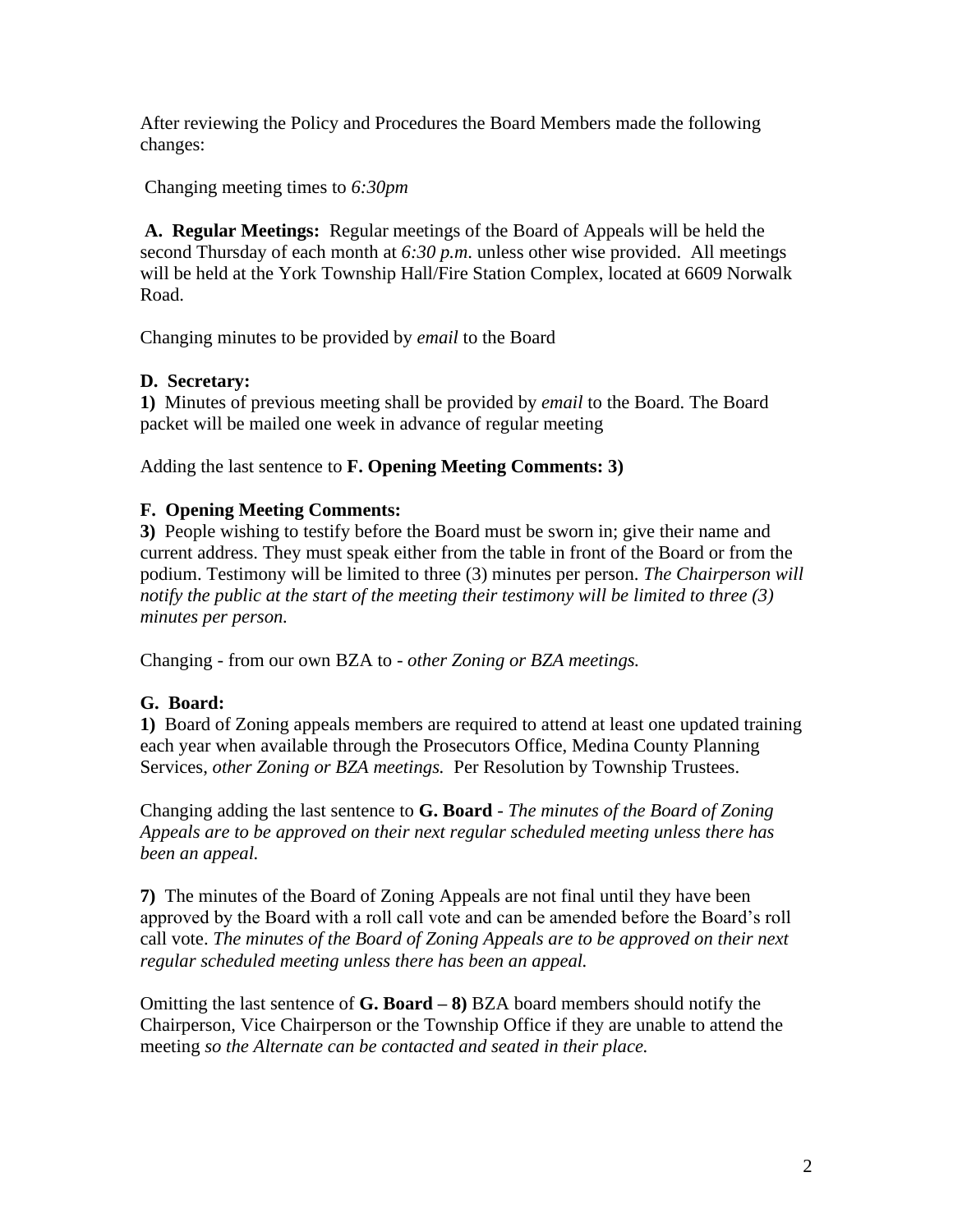**8)** BZA board members should notify the Chairperson, Vice Chairperson or the Township Office if they are unable to attend the meeting.

Roll Vote: Christine Barnes-aye; Ronald Fabich-aye; Richard Hill-aye; Chris Kosmanaye; Roger Mittler-aye. Changes approved.

See (EXHIBIT A) for complete York Township Board of Appeals – Policy and Procedures.

Roger Mittler suggested the Board Members take the different copies of the Duncan Factors that they have been given home, review them and bring them back to go over them at their next scheduled meeting.

Chairperson – Roger Mittler nominated Christine Barnes for Chairperson. Richard Hill seconded the motion. After much discussion Christine Barnes accepted Chairperson for 2022. Roll Vote: Christine Barnes-aye; Ronald Fabich-aye; Richard Hill-aye; Chris Kosman-aye; Roger Mittler-aye. Motion approved.

Vice Chairperson – Roger Mittler nominated Chris Kosman for Vice Chairperson. Christine Barnes seconded the motion. Christ Kosman accepted the Vice Chairperson for 2022. Roll Vote: Christine Barnes-aye; Ronald Fabich-aye; Richard Hill-aye; Chris Kosman-aye; Roger Mittler-aye. Motion approved.

Mary Lenarth introduced Jessica Gerspacher as our new Alternated Board member for the York Township Board of Appeals.

### **Correspondence:**

None

## **Old Business:**

David Hull and the York Township Board of Zoning Appeals discussed the expansion for Wolff Bros. Supply, Inc.

\_\_\_\_\_\_\_\_\_\_\_\_\_\_\_\_\_\_\_\_\_\_\_\_\_\_\_\_\_\_\_\_\_ \_\_\_\_\_\_\_\_\_\_\_\_\_\_\_\_\_\_\_\_\_\_\_\_\_\_\_\_\_\_\_

The Board Members welcomed Stephan Ibos-Zoning Inspector

**New Business:** None

**Adjourn:** Ronald Fabich adjourned the meeting at 8:20pm.

Ronald Fabich, Chairperson Mary Lenarth, Secretary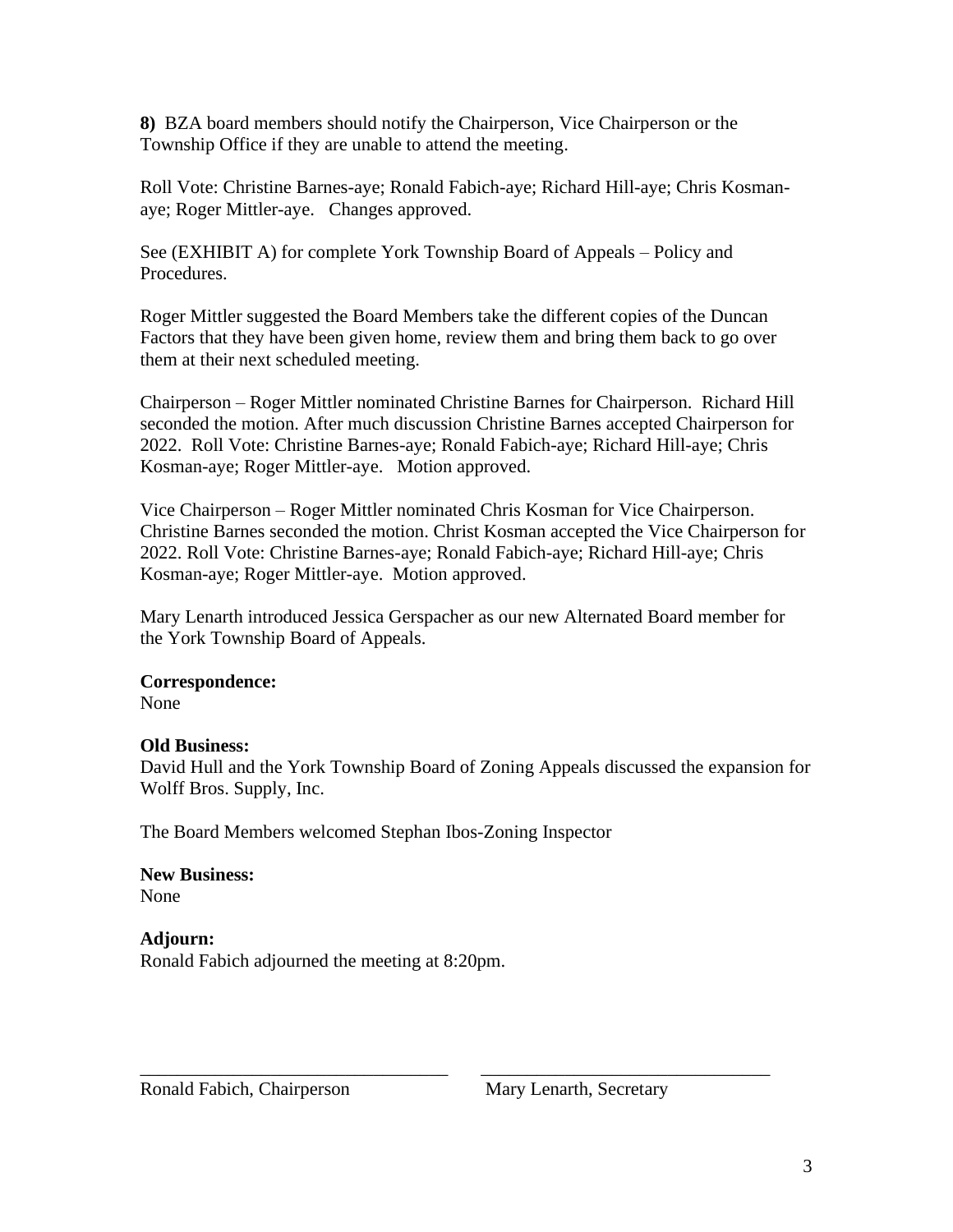# **2022**

#### **(EXHIBIT A) York Township Board of Appeals Approved January 13, 2022 for the year of 2022**

## **Policy and Procedures**

**A. Regular Meetings:** Regular meetings of the Board of Appeals will be held the second Thursday of each month at 6:30 p.m. unless other wise provided. All meetings will be held at the York Township Hall/Fire Station Complex, located at 6609 Norwalk Road.

**1)** No more than two (2) hearings will be considered at a regular meeting.

**2)** Board members are to sign in for Board meeting, site visits, and classes attended.

**B. Special and Emergency Meetings:** Special meeting of the Board of Appeals will be held at the call of the Chairman, the Board of Appeals, two (2) members of the Board of Appeals, or the Zoning Inspector. The call for a special meeting shall specify the date, time location and purpose of the meeting. Unless otherwise stated, special meetings will be held at the same location as regular meetings. All legal requirements for these meetings will apply.

## **C. Alternate:**

**1)** Alternate will be seated if a Board member is not present at roll call.

**2)** Board Member will not be seated in place of Alternate for a second hearing if continued and present pursuant to **a)** below..

 **a)** An Alternate or Board Member cannot be seated for a continued meeting the original of which they have missed.

**3)** Board Member should notify Chair/Vice Chairperson before the meeting if they will abstain from voting so alternate can be seated.

## **D. Secretary:**

**1)** Minutes of previous meeting shall be provided by email to the Board. The Board packet will be mailed one week in advance of regular meeting

**2)** Agenda is to be provided to the Board and available to the public at every meeting.

### **E. Seating at the Board of Zoning Appeals meetings:** There are three designated sitting areas:

**1)** The Board area at the front of the meeting room. This area is limited to BZA Board members that are hearing or voting at the meeting. Any non voting Board members of the BZA or alternates not involved in the voting will not be seated in this area.

**2)** Secretary/Zoning Inspector table. This area located at the north side of the room.

- **3)** Audience seating. This area is in front of the BZA.
- **4)** A table is to be placed in front of the BZA Board for applicant and applicant's council